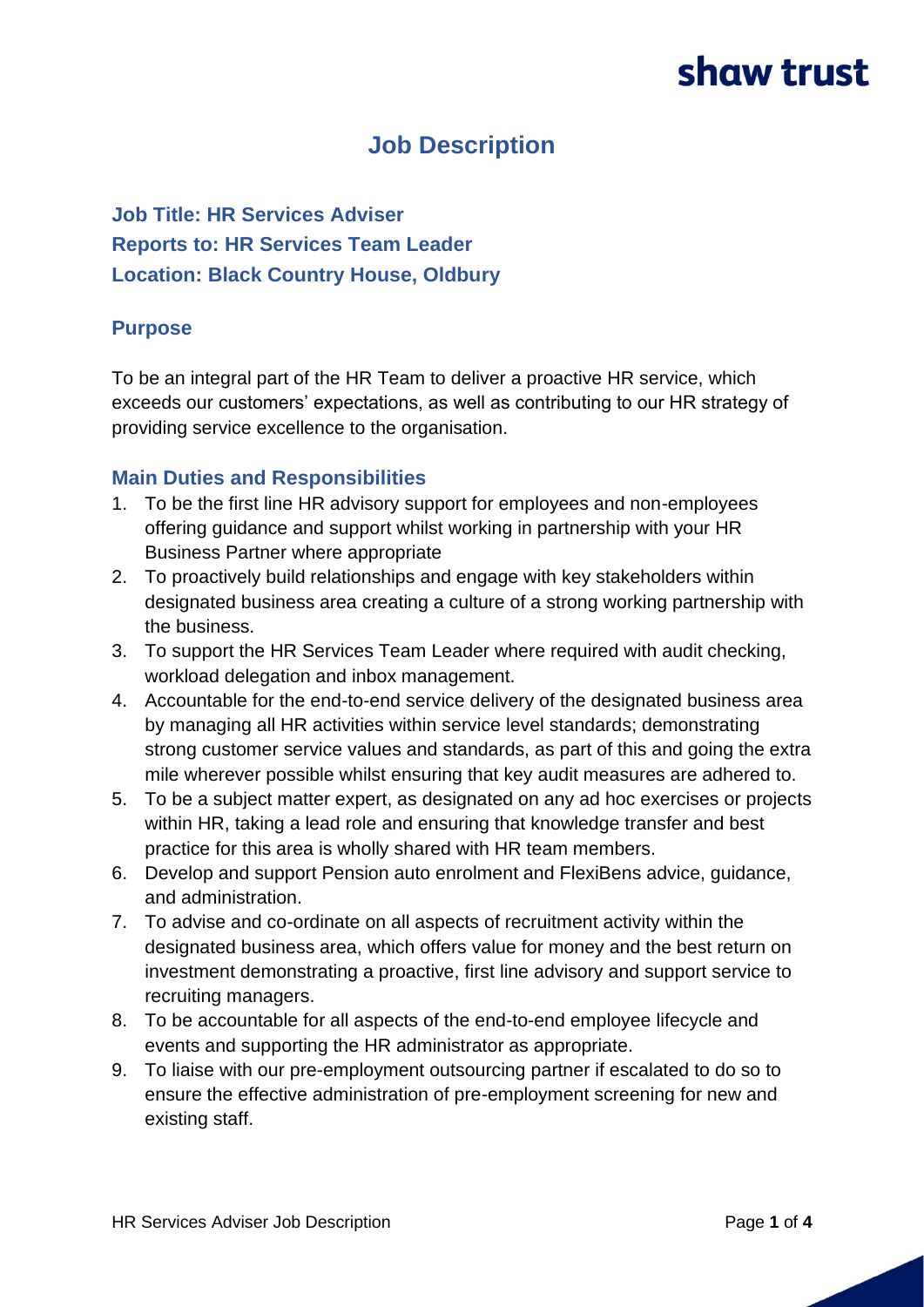- 10. To produce relevant correspondence to staff relating to employment issues e.g. grievance, redundancy, staff leavers and changes in terms and conditions of employment.
- 11. To accurately input data into the Business World ERP system and to produce reports and proactively support trend analysis of reporting for designated business area for statistical purposes. Ensuring knowledge of system is kept up to date to enable effective advice and guidance to end user and others on any system issues.
- 12. Assist with updating and maintaining HR procedures such as handbooks and intranet and to ensure any changes are effectively communicated to your stakeholders.
- 13. To maintain filing systems, databases and personal staff files, accountable for ensuring designated region files are accurate and complete.
- 14. To proactively support others within the team outside designated business area as required.
- 15. To support the HR Business Partners with recruitment and employee relations matters as required. This may also mean some UK travel is required.
- 16. Assist in the development of new procedures and process forms, ensuring that accessibility is considered in their makeup.
- 17. Ensure employees across your designated business area are kept up to date and equipped with the HR practices, Learning & Development and Recruitment procedures required to perform their role and in collaboration with the relevant HR Business Partner, addressing any gaps.
- 18. To maintain an up-to-date working knowledge of current employment law and good practice and be prepared to evidence and take ownership of personal Continuous Professional Development record.
- 19. To work with the Commercial Payroll Services business unit in (potentially) developing further the HR offering to external organisations, through Shaw Trust services.

### **Other**

- 1. To undertake any further training as identified in the Shaw Trust review procedures.
- 2. Ensure that safe working practices are followed in respect of COSHH and other Risk Assessment control measures.
- 3. Employees must comply with the provisions of 'The Health and Safety at Work Act 1974' and must take reasonable care for the health and safety of themselves and of other persons who may be affected by their acts of omissions whilst at work. Employees are also required to co-operate with their employer to enable them to perform or comply with any statutory provisions. The Trust's efforts to promote a safe and healthy working environment can only succeed with the full co-operation of its employees.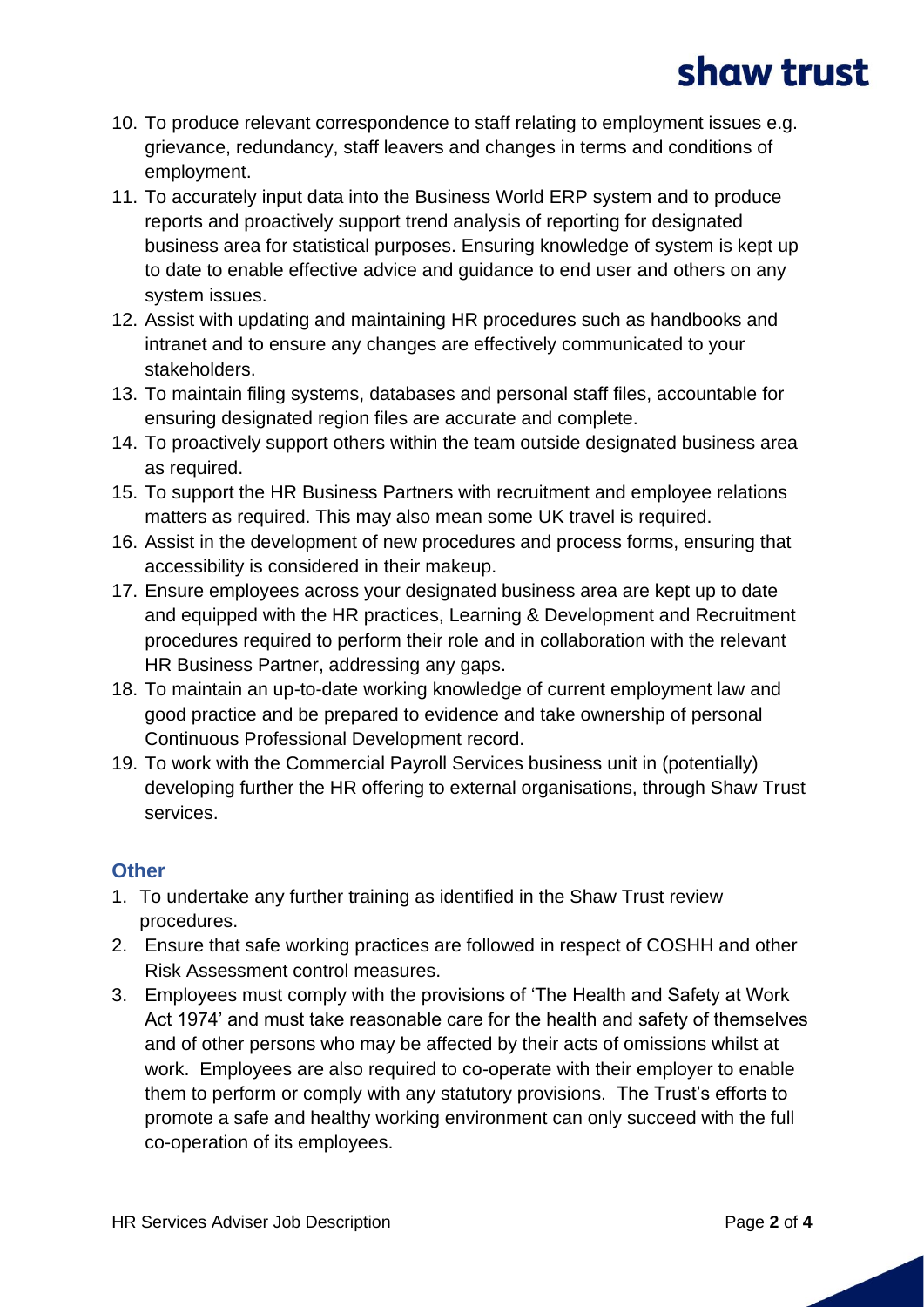- 4. To understand, comply with and promote Shaw Trust's safeguarding policy and procedures. It is the responsibility of all employees to make the working environment safe and secure for all. Everyone must adhere to the 5 Rs in relation to possible abuse: Recognition, Response, Reporting, Recording and Referral. The Trust can only ensure its dedication to the protection of vulnerable people with the full cooperation of its employees.
- 5. The Trust has a Diversity and Inclusion Policy and it is the responsibility of all staff to comply with this. The key responsibilities for staff under this Policy are set out in the Trust Code of Conduct.
- 6. To maintain the confidentiality about clients, staff and other Trust business. The work is of a confidential nature and information gained must not be communicated to other persons except in the recognised course of duty. The post holder must meet the requirements of the Data Protection Act at all times.
- 7. To maintain awareness of risk and to take personal responsibility for ensuring that the Trust is not unnecessarily exposed to risk. To report any issues or concerns relating to risk and the effectiveness of the Trust's risk management arrangements.
- 8. Be aware of, promote and implement Shaw Trust's Risk, Quality and Information Security Management Systems.
- 9. To report to line manager, or other appropriate person, in the event of awareness of bad practice.
- 10. Recycle and manage energy within your environment in line with Shaw Trust's Strategic aim to adopt green approaches and become carbon neutral.

This job description is intended to provide a broad outline of the main duties and responsibilities only. The post holder will need to be flexible in developing the role in conjunction with the line manager. The post holder may be asked to carry out any other delegated duty or task that is in line with their post.